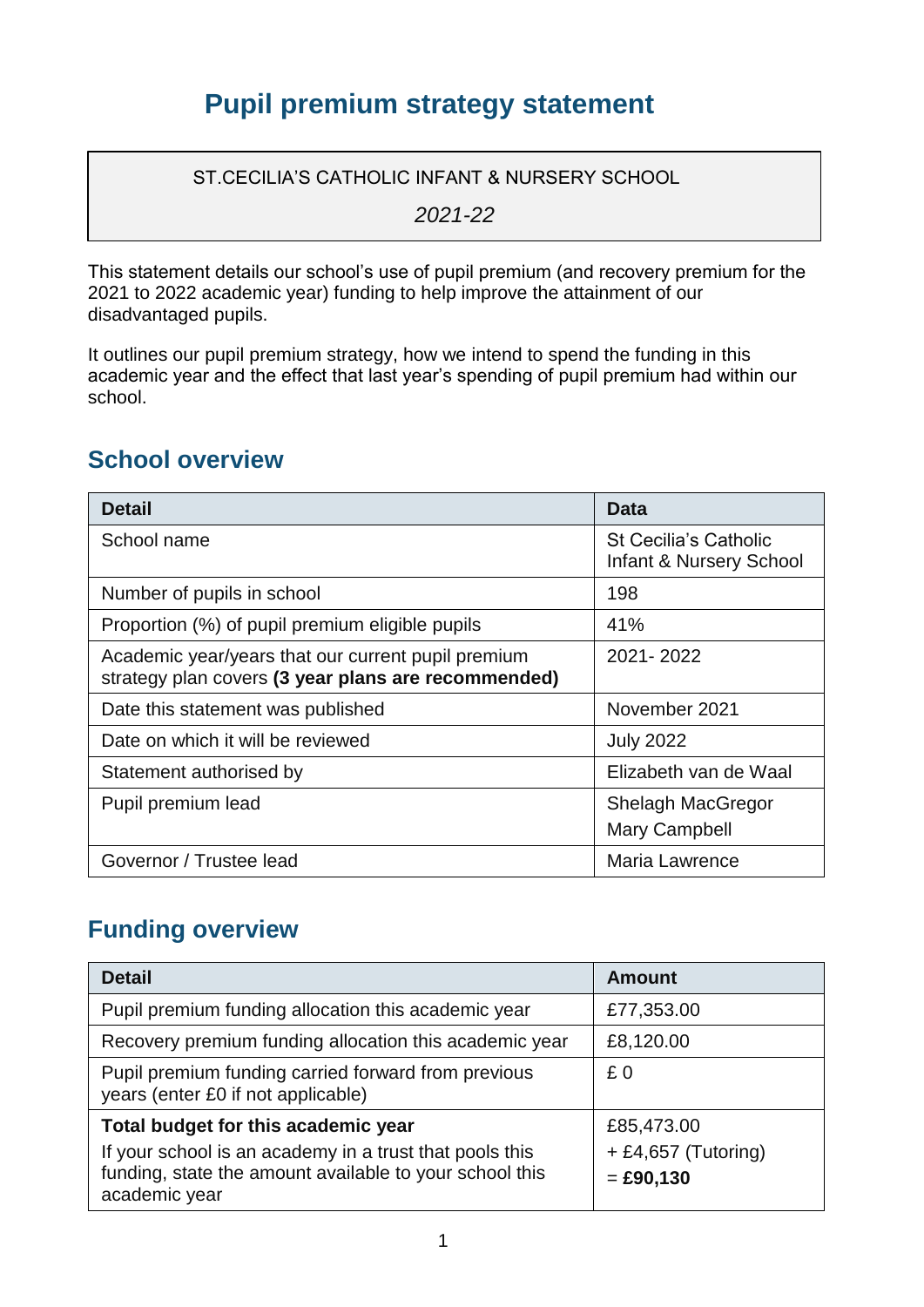# **Part A: Pupil premium strategy plan Statement of intent**

- *To support PP children to access all school activities by addressing barriers to learning such as social/emotional needs as a result of Covid.*
- *Focus on difficulties identified by class teachers both academic and individual and personalise a plan to support children overcome these or find strategies to support them.*
- *Focus on improving reading/phonic skills as identified by Government research as an area of high importance.*
- *Use data and formative assessment to track and monitor progress and be responsive to the changes in children's needs throughout the year.*

## **Challenges**

This details the key challenges to achievement that we have identified among our disadvantaged pupils.

| <b>Challenge</b><br>number | Detail of challenge                                                                                              |
|----------------------------|------------------------------------------------------------------------------------------------------------------|
|                            | Social / emotional needs of children affecting ability/ attitudes/ dispositions to<br>learning (All year groups) |
|                            | Communication and Language needs as a result of Covid 19 and absences<br>(All year groups)                       |
|                            | Reading and phonic support – 90% of PP are below ARE+ / 29% of PP are at<br>"below" age-related expectations     |
|                            | Numbers of PP/EAL children (non-English speaking) increased who are PP<br>(16 children- all year groups)         |
| 5                          |                                                                                                                  |

### **Intended outcomes**

This explains the outcomes we are aiming for **by the end of our current strategy plan**, and how we will measure whether they have been achieved.

| <b>Intended outcome</b>                                                             | <b>Success criteria</b>                                                                            |
|-------------------------------------------------------------------------------------|----------------------------------------------------------------------------------------------------|
| Children able to access all learning<br>opportunities to the best of their ability. | Formative assessments, tracking data,<br>intervention data and observations.                       |
| Improved speaking and listening skills.                                             | Children listen/respond to adults and other<br>children in a more positive way with<br>confidence. |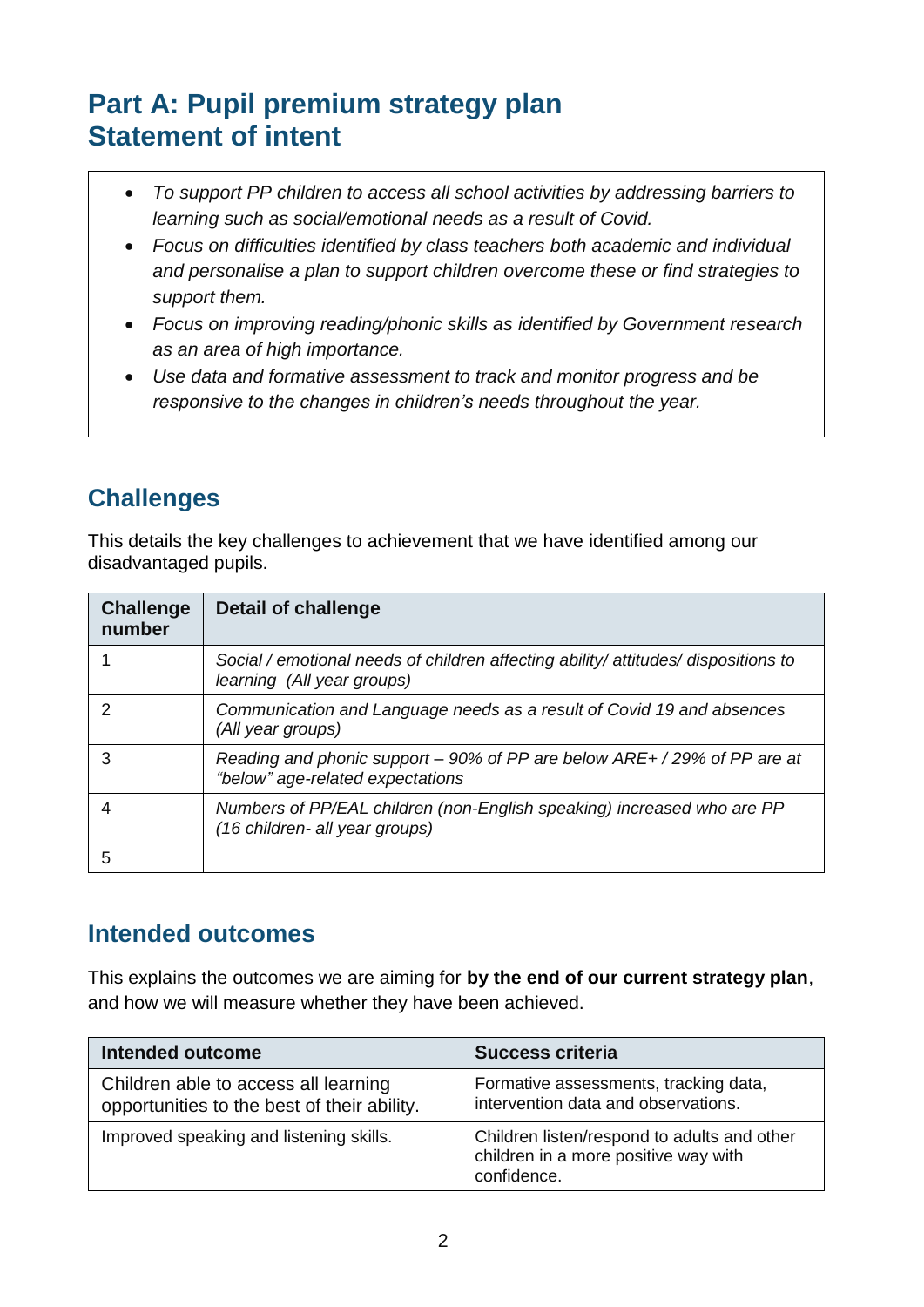|                                                                                                                    | Vocabulary and understanding improved as<br>observed by class teachers.<br>Pre and post data for interventions |
|--------------------------------------------------------------------------------------------------------------------|----------------------------------------------------------------------------------------------------------------|
| Improved confidence demonstrated in reading<br>skills and phonic knowledge and application                         | Improved fluency, sight word recognition<br>and de-coding skills.                                              |
|                                                                                                                    | Children more confident to talk about their<br>reading and make predictions.                                   |
|                                                                                                                    | Improved comprehension demonstrated in<br>individual and guided sessions.                                      |
|                                                                                                                    | Progress through reading scheme.                                                                               |
| Support children in their journey to learn<br>English                                                              | Children feel comfortable to communicate<br>with staff and children and access learning<br>opportunities       |
| Provide opportunities for children from across<br>year groups to communicate with others in<br>their home language | Peer support to improve self- esteem and<br>confidence to engage in activities                                 |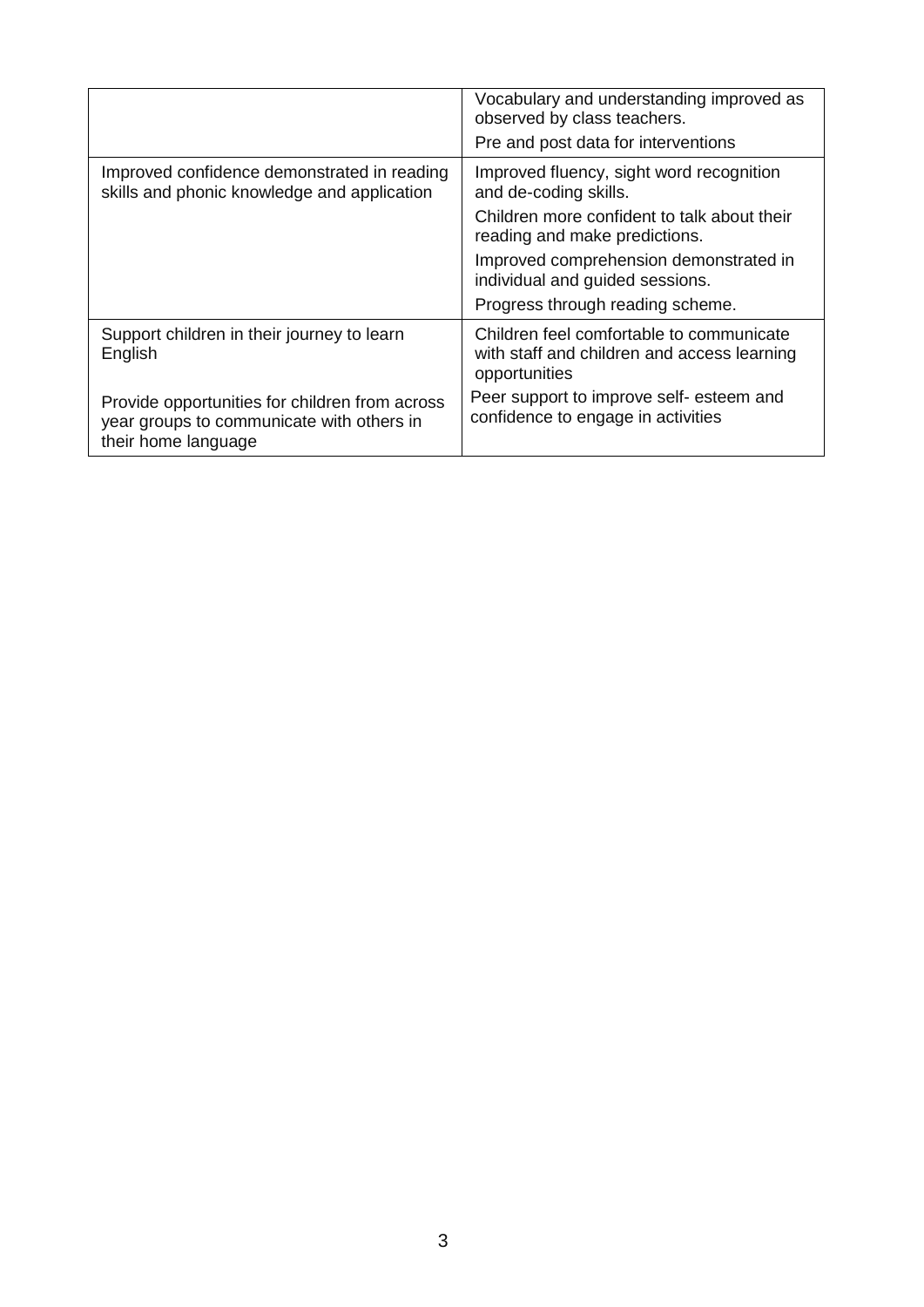## **Activity in this academic year**

This details how we intend to spend our pupil premium (and recovery premium funding) **this academic year** to address the challenges listed above.

| <b>Activity</b>                        | <b>Evidence that supports this</b><br>approach                                                                                              | <b>Challenge</b><br>number(s)<br>addressed |
|----------------------------------------|---------------------------------------------------------------------------------------------------------------------------------------------|--------------------------------------------|
| <b>OSMME</b> support                   | Specialist support for children and staff<br>to improve learning experience and<br>progress of children                                     | 1,2,3,4                                    |
| <b>ADHD</b> support                    | As above                                                                                                                                    | 1                                          |
| ICT improvements and<br>repairs        | New interactive screens to improve<br>classroom technology to boost teaching<br>and learning through engagement and<br>up to date resources | 1,2,3,4                                    |
| Reading books<br>purchased             | Quality new reading material to engage<br>children                                                                                          | 1,2,3                                      |
| New phonics scheme-<br>Monster phonics | Scheme with visual support and<br>characters to associate learning of<br>sounds                                                             | 3                                          |

#### **Teaching (for example, CPD, recruitment and retention)**

#### **Targeted academic support (for example, tutoring, one-to-one support structured interventions)**

| <b>Activity</b>                                              | <b>Evidence that supports this</b><br>approach                                                                           | <b>Challenge</b><br>number(s)<br>addressed |
|--------------------------------------------------------------|--------------------------------------------------------------------------------------------------------------------------|--------------------------------------------|
| A2Z write                                                    | Data shows improvements                                                                                                  | 2,3                                        |
| <b>Reading Support</b><br>Mrs R/Mr F                         | Start and end points to demonstrate<br>progress                                                                          | $\overline{2}$                             |
| <b>Talk Boost</b>                                            | Data shows level of improvements                                                                                         | 2,3,4                                      |
| <b>LEGO Therapy</b>                                          | Recognised intervention-training<br>provided                                                                             | 1,2,4                                      |
| PP class support-<br>teacher                                 | Qualified teacher support 3 afternoons<br>across year groups- increased<br>progress for specific groups eg PP and<br>EAL | 1,2,3,4                                    |
| Targeted support for<br>children with specific<br>needs/gaps | Teacher x 2 days<br>(Tutoring fund)                                                                                      | 1,2,3,4                                    |
| Seedlings                                                    | <b>Qualified therapist</b>                                                                                               | 1                                          |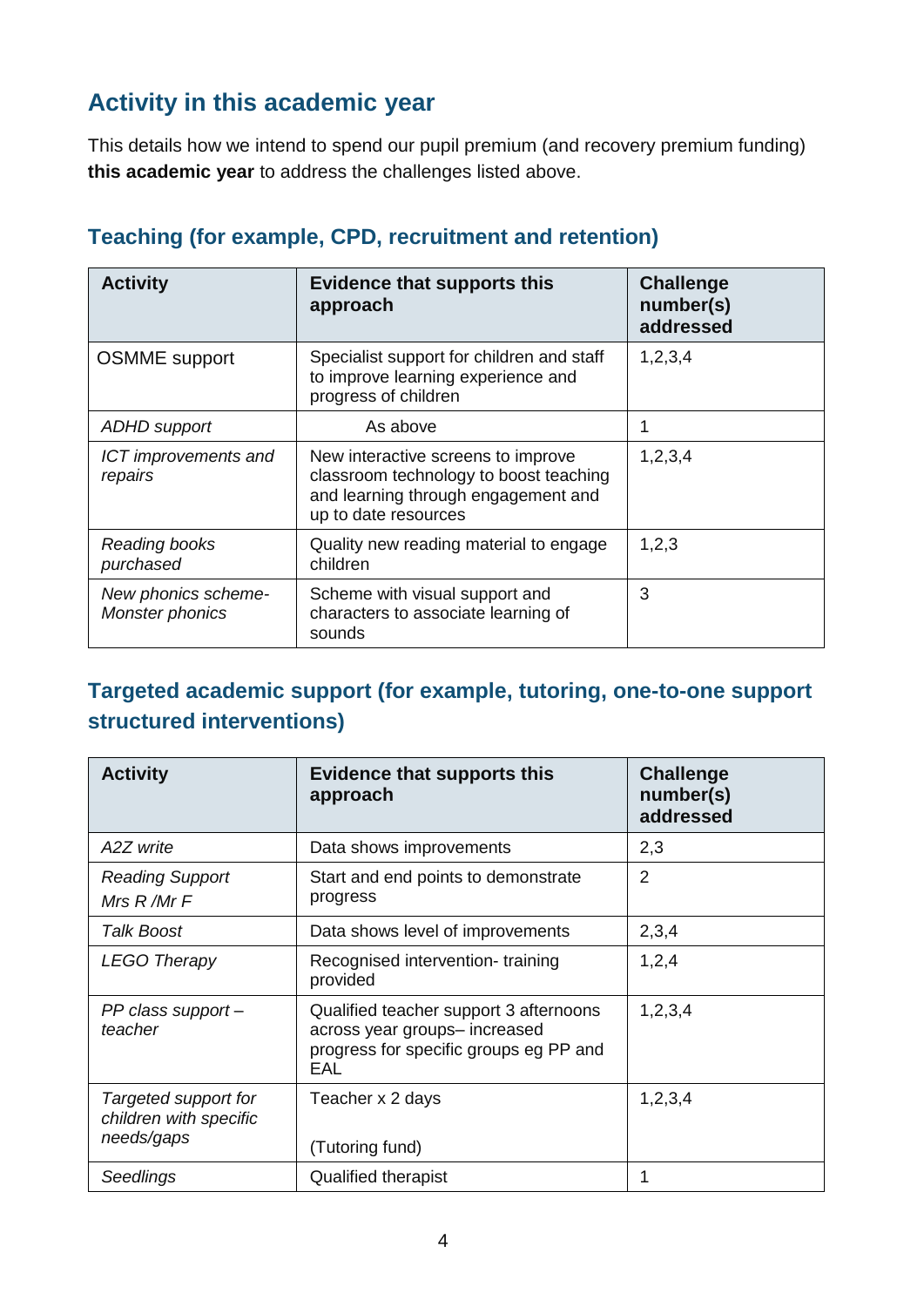| EAL support (EMTAS)                           | Qualified additional support                                                                          | 1,2,3,4 |
|-----------------------------------------------|-------------------------------------------------------------------------------------------------------|---------|
| <b>Play Therapy</b>                           | Qualified therapist                                                                                   |         |
| Thera play                                    | Recognised intervention-training<br>provided                                                          |         |
| Clicker 8 – visual<br>reading/writing program | Recommended by outreach to support<br>reading/writing in school/at home for<br>children with barriers | 1,2,3,4 |

## **Wider strategies (for example, related to attendance, behaviour, wellbeing)**

| <b>Activity</b>                         | <b>Evidence that supports this</b><br>approach                                                     | <b>Challenge</b><br>number(s)<br>addressed |
|-----------------------------------------|----------------------------------------------------------------------------------------------------|--------------------------------------------|
| Lunchtime clubs-<br>reading/music/games | Enhancement activities promotes well-<br>being and can be accessed by all                          | 1,2,3,4                                    |
| Social/emot group                       | Small group - less pressure/ fun<br>activities to promote self-esteem                              | 1,2,4                                      |
| Sign Language                           | Enhancement activities promotes self-<br>esteem and can be accessed by all                         | 1,2,4                                      |
| Attendance /EHAT                        | Children need to be in school to learn                                                             | 1,2,3,4                                    |
| <b>Sensory Equipment</b><br>purchased   | Children need a quiet space to be calm<br>and sel-regulate as required                             | 1,2,4                                      |
| Ancillary items                         | Help with uniform, breakfast/after-<br>school clubs, getting to/from school<br>(Covid related) etc | 1                                          |